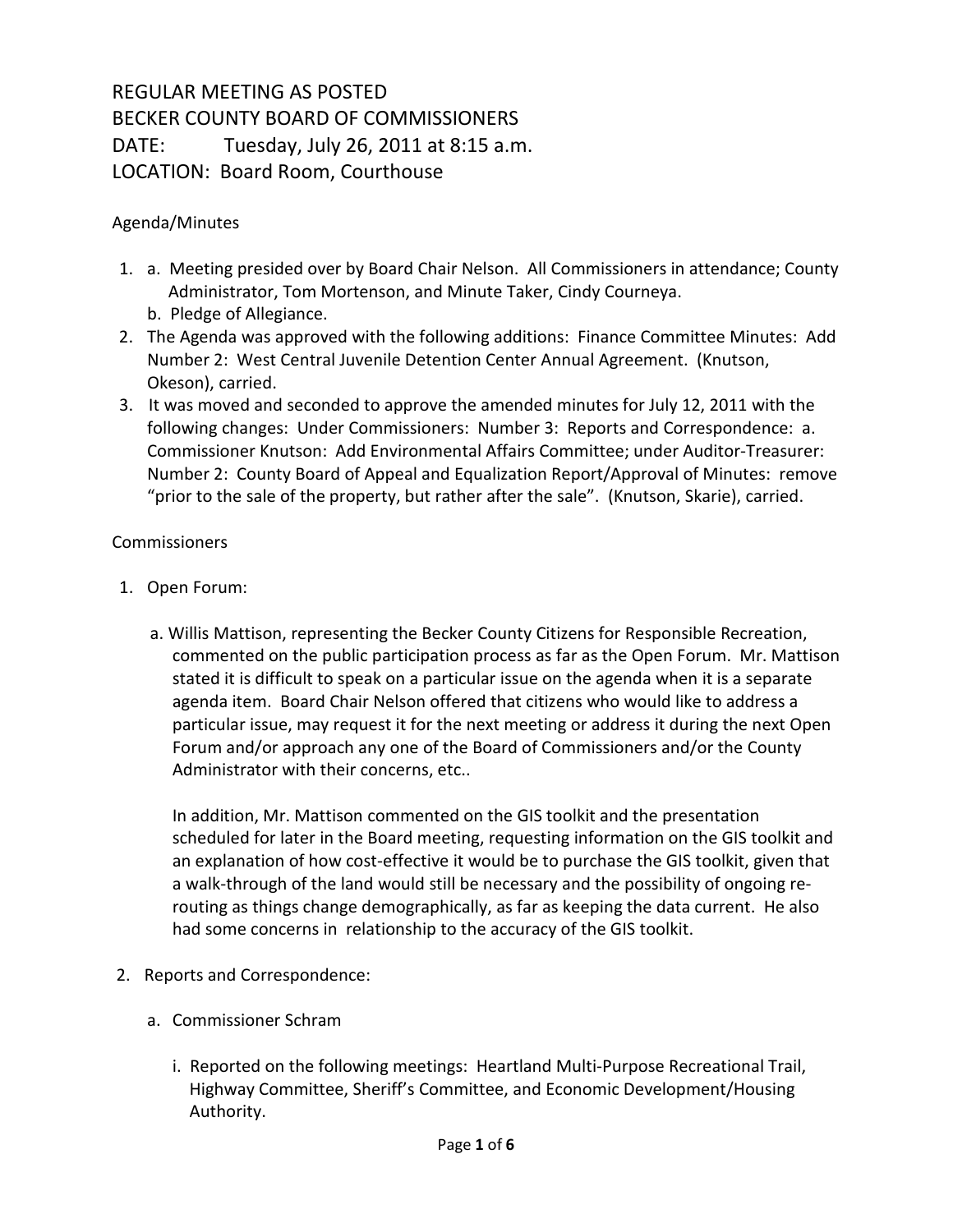- b. Commissioner Nelson
	- i. Reported on the following meetings: Information Technology/GIS, Natural Resources Committee, Becker County Soil and Water Conservation District, Space Needs, and Lake Agassiz Regional Library.
- c. Commissioner Skarie
	- i. Reported on the following meetings: Becker County Children's Initiative and Lakeland Mental Health.
- d. Commissioner Okeson
	- i. Reported on the following meetings: Sheriff's Committee, Highway Committee, West Central Regional Juvenile Center, Detroit Lakes/Becker County Airport Committee, Economic Development/Housing Authority, Regional Radio Board, and Pelican River Watershed District.

 Sheriff Tim Gordon commented in reference to the agreement with the West Central Regional Juvenile Center and clarified that the Counties payment is not only for bed usage, but also includes the payment for other services provided such as for psychologists or other professional services.

- e. Commissioner Knutson
	- i. Reported on the following meetings: Heartland Multi-Purpose Recreational Trail, Natural Resources Committee, Highway Committee, and met with the County Administrator, and Chair and Vice-Chair of the newly formed Recreational Advisory Committee (RAC).
- 3. Commissioner Appointments:
	- a. Commissioner Okeson noted that there will be three appointments needed for the Detroit Lakes/Becker County Airport Committee in September.

Auditor/Treasurer: Ryan Tangen Presented:

1. Licenses and Permits: There were none.

Finance Committee Minutes: Auditior/Treasurer: Ryan Tangen Presented:

- 1. It was moved and seconded to approve the regular claims, additional claim, over 90 day claims, and Auditor's Warrants.
	- a. Additional Claim:
		- i. TDS (Phone System) payment in the amount of \$1,234.62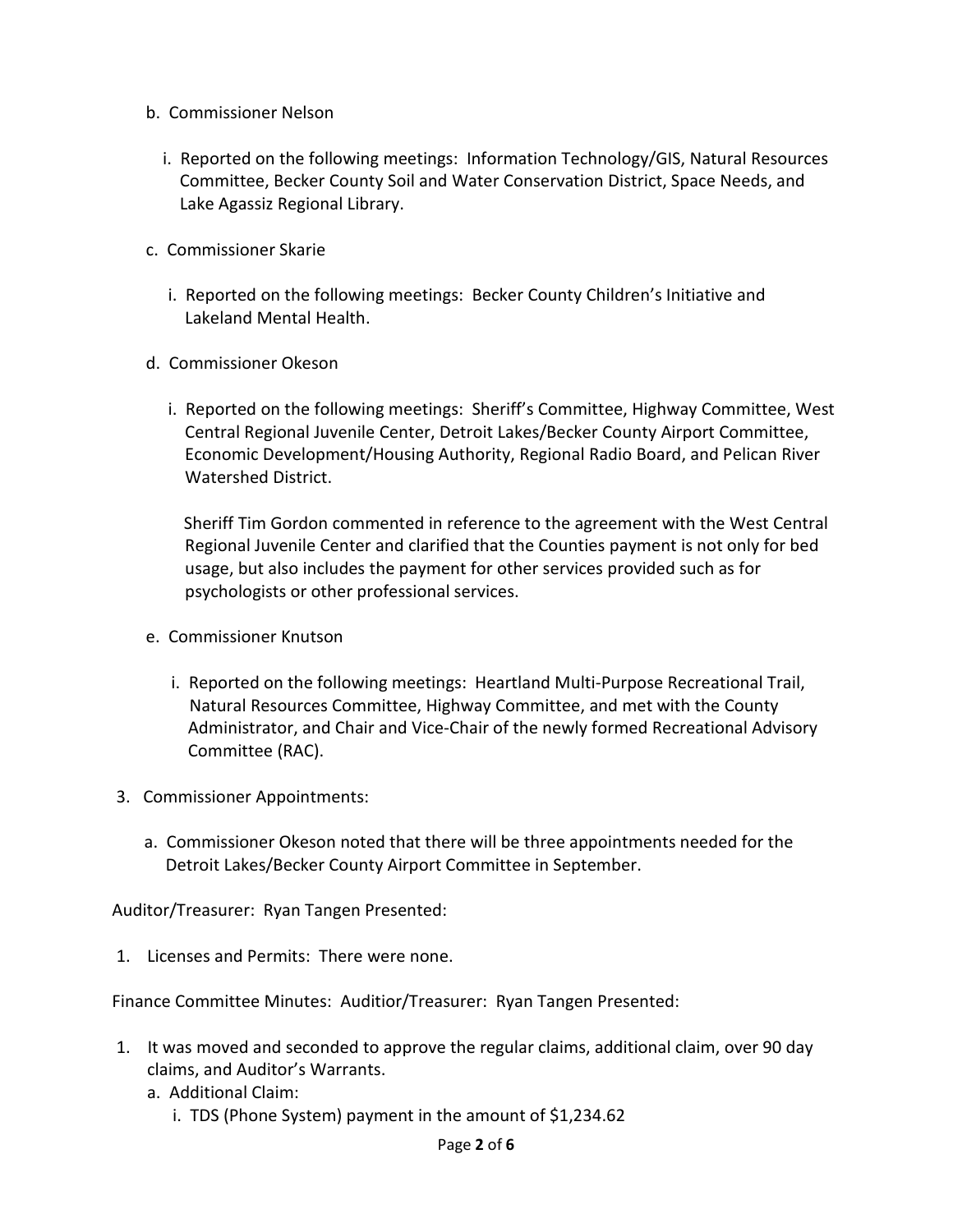- b. Over 90 Days:
	- i. Payment to Nereson's in the amount of \$484.95 due to billing process.
- c. Auditor's Warrants (Tuesday Bills):
	- i. 07/12/11 in the amount of \$67,533.19
	- ii. 07/05/11 in the amount of \$26,436.57
	- (Knutson, Schram), carried.
- 2. It was recommended to approve when presented the Human Services Claims.
- 3. Discussion was held in reference to the budget and in summary, CPA for 2011 was reduced to the lower of the actual received in 2010 (\$1,018,764) or what was certified for 2011 (\$1,242,904). Levy limits were not extended. The payable 2012 Market Value Credit was eliminated and a tax capacity reduction was implemented, which result in a possible levy increase of 6.35%.
- 4. It was moved and seconded to accept the Cash Comparison and Investment Summary for June 2011. (Knutson, Skarie), carried.
- 5. It was moved and seconded to approve payment in the amount of \$1,495 for a survey to clarify the County's ownership on a piece of property located at SW Juggler Lake. (Schram, Okeson), carried. Mr. Tangen will return to the Board once finalized.
- 6. It was recommended to approve when presented the 2011 WE FEST/F.A.C.E., LLC financial contract for Law Enforcement and Traffic Control in the amount of \$32,758.
- 7. It was recommended to approve when presented, Resolution 07-11-2D, to authorize the acceptance of a \$15,048 State of Minnesota Pass thru Boat and Water Grant. The funds will be used to purchase a replacement boat trailer and equipment to enhance ROV.
- 8. It was recommended to approve when presented, Resolution 07-11-2B, to authorize to hire one (1) full-time Corrections Officer.
- 9. It was recommended to approve when presented, Resolution 07-11-2E, to authorize to hire one (1) full-time Deputy position.
- 10. It was recommended to approve when presented, Resolution 07-11-2F, to accept and approve final payment for CP 211-1230-001 for bridge replacement and approach grading on County Road 125, 1.1 miles South of TH 34, contracted with Landwehr Construction, Inc. in the amount of \$7,179.60. The project amount is \$143,592.09.
- 11. It was moved and seconded to approve the 2011-2012 contract with West Central Juvenile Center in the amount of \$20,854.17 per month or \$250,250.00, per year, based on average bed usage. This represents a decrease of \$219/month or \$2,625 per year from the last contract. (Okeson, Schram), carried.

Assessor: County Administrator, Tom Mortenson, presented in the absence of the County Assessor, Steve Skoog:

- 1. It was moved and seconded to approve the abatement for:
	- a. PIN #49.0733.000 in the City of Detroit Lakes for the amount of \$202.00 (Schram, Okeson), carried.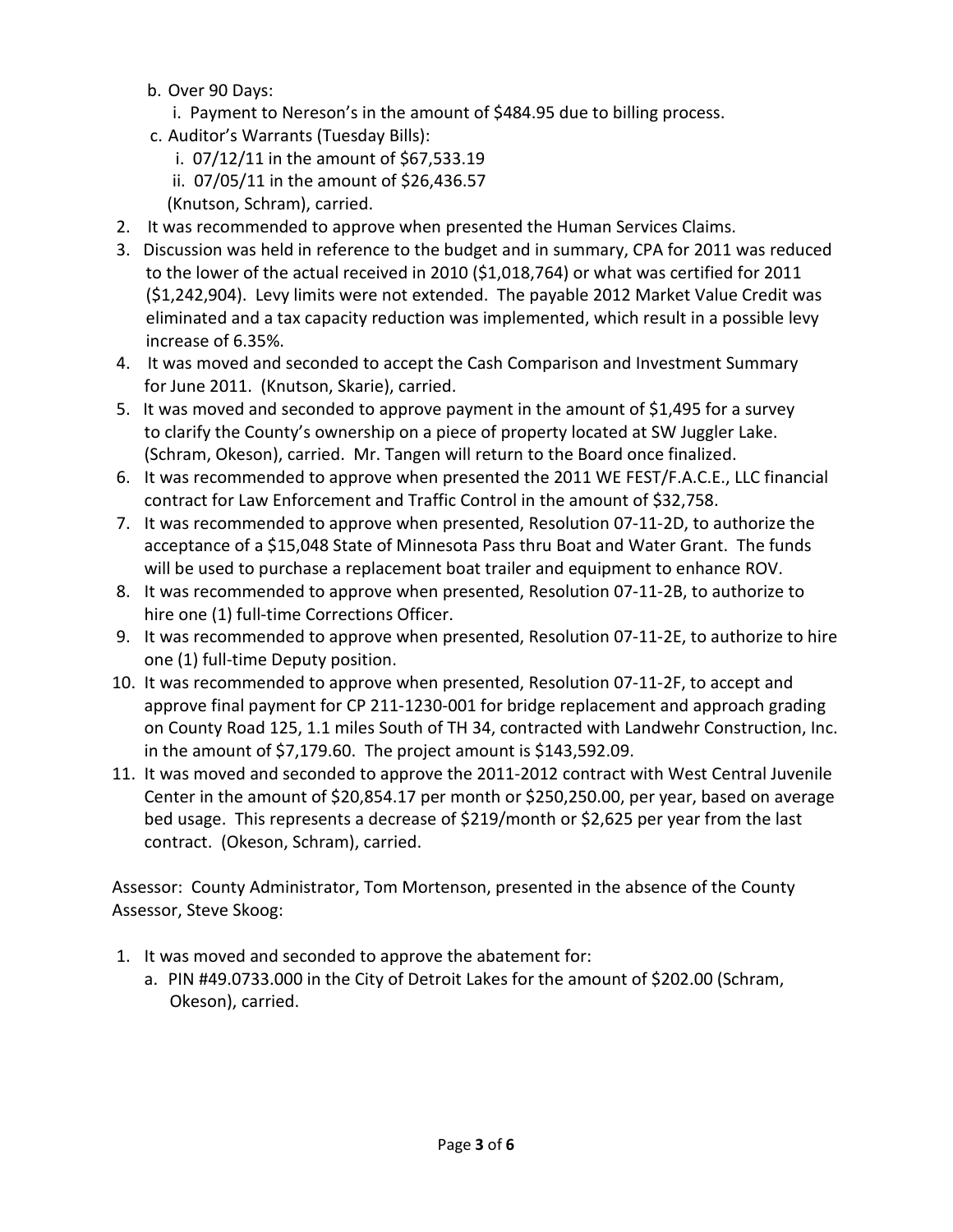Sheriff: Tim Gordon Presented:

- 1. It was moved and seconded to approve the 2011 WE FEST/F.A.C.E., LLC financial contract for Law Enforcement and Traffic Control in the amount of \$32,758. (Knutson, Schram), carried.
- 2. It was moved and seconded to approve Resolution 07-11-2D, to authorize the acceptance of a \$15,048 State of Minnesota Pass thru Boat and Water Grant to replace one boat trailer and to add a specific electronic piece to the ROV previously purchased with same granting source. (Okeson, Schram), carried.
- 3. Sheriff Gordon also recognized the commitment of the Sheriff's Auxiliary Members, who have donated 2,100 volunteer hours so far this year, which is equivalent to roughly \$40,000 in donated time.
- 4. It was moved and seconded to approve Resolution 07-11-2B, to authorize to hire one (1) full-time Correctional Officer, and to post internally and if there are no internal candidates then to utilize the current pool list for correctional officers or advertise, if deemed necessary. (Schram, Okeson)l, carried.
- 5. It was moved and seconded to approve Resolution 07-11-2E, to authorize to hire one (1) full-time Sheriff Deputy utilizing the Deputy pool list. (Okeson, Skarie), carried.

Economic Development Authority (EDA): John Thomsen/Guy Fischer Presented:

1. John Thomsen and Guy Fischer presented information to the Board in reference to the EDA's recommendation to waive repayment of business tax subsidy from Midwest Minnesota Community Development (MMCDC) for Quantum Manufacturing. It was moved and seconded to approve to waive the repayment of Business Tax Subsidy from Midwest Minnesota Community Development (MMCDC) for Quantum Manufacturing. (Schram, Okeson), carried.

Human Services: Nancy Nelson Presented:

- 1. It was moved and seconded to approve the Purchase of Service Agreements with:
	- a. Ecumen, dba, Emmanuel Community
	- b. Five Star Living, LLC, dba Diamond Willow
	- c. Getty, Inc., dba MN Home Care
	- d. Greenwood Connections
	- e. Golden Manor Corporation, dba Golden Manor Assisted Living/Memory Care (Skarie, Schram), carried.
- 2. It was moved and seconded to accept the reports for:
	- a. Child and Family Services
	- b. Adult Services
	- c. Financial Assistance
	- d. Mental/Chemical Dependency (MCD)
	- e. Community Health
	- f. Transit

(Schram, Skarie), carried.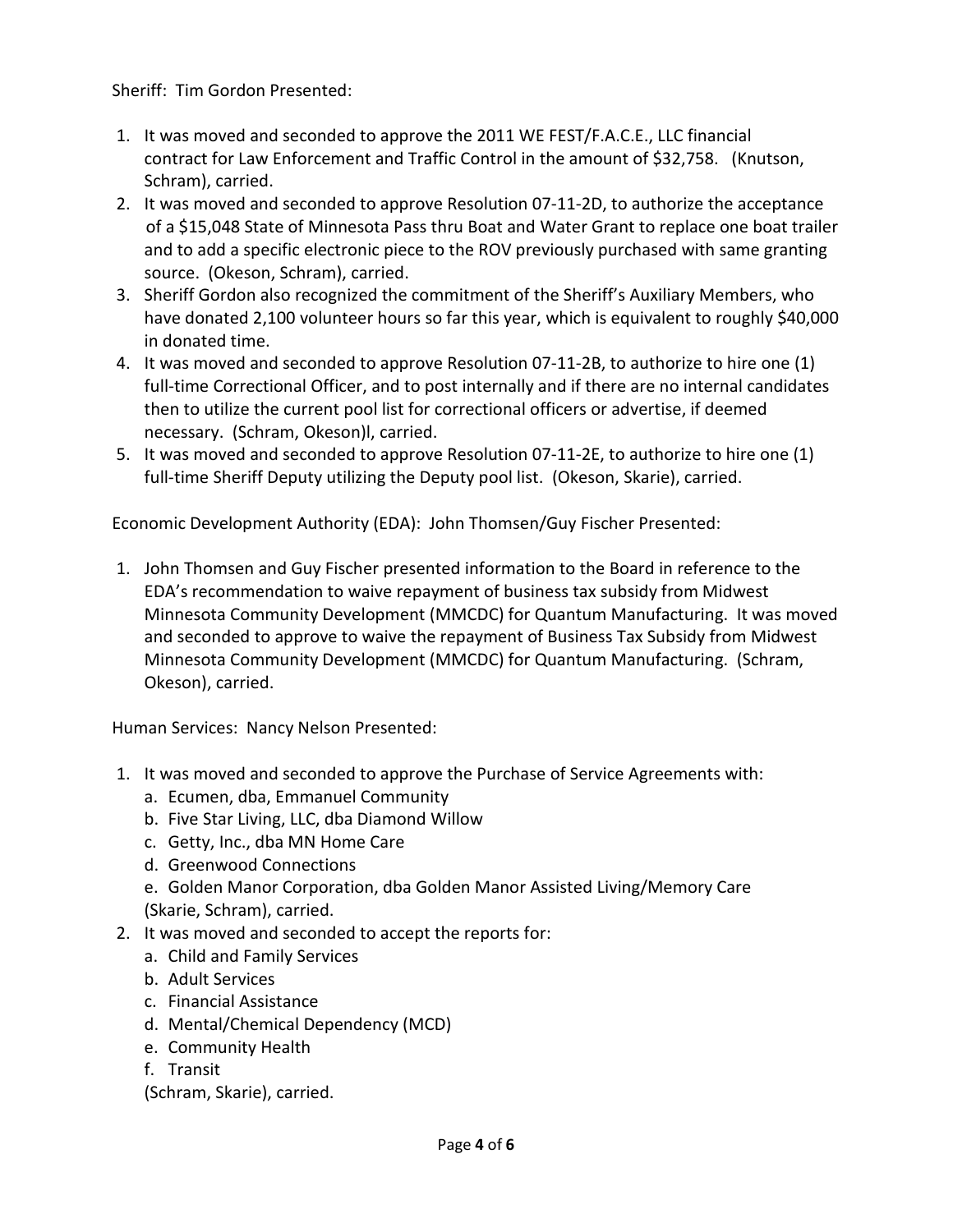3. It was moved and seconded to approve the claims for Human Services, Community Health, and Transit. (Skarie, Knutson), carried.

Highway: Brad Wentz Presented:

- 1. It was moved and seconded to approve Resolution 07-11-2F, to accept and approve final payment for CP 211-1230-001 for bridge replacement and approach grading on County Road 125, 1.1 miles South of TH 34, contracted with Landwehr Construction, Inc. in the amount of \$7,179.60. (Okeson, Schram), carried.
- 2. Mr. Wentz presented information in reference to three public input meetings for upcoming construction projects. These meetings are used for discussion and not considered official public meetings. The tentative dates are as follows:
	- a. August 23, 2011 4:30 p.m., to discuss the Shoreham Bridge, location at either Lakeview Town Hall or the Becker County Courthouse.
	- b. August 25, 2011 4:30 p.m., to discuss County Road 118 and 150, at location unknown as of this date.
	- c. August 30, 2011 4:30 p.m., to discuss County Road 149, location at either the Becker County Courthouse or Bakke Church.
- 3. Mr. Wentz provided an update on construction projects. It was noted that with the ending of the Government State Shutdown, that inspections can now continue and projects will be progressing.
- 4. Mr. Wentz provided a FEMA Update on the spring flooding and noted there are some claims not yet processed, as the water needs to completely recede before an assessment can be done to measure the extent of the damage.

Planning and Zoning: Patty Swenson Presented:

- 1. It was moved and seconded to concur with the Becker County Planning Commission (July 26, 2011), to approve the Conditional Use Permit for Scott Simpson, for a plumbing and heating business on agricultural zoned property, located at 35615 State Hwy. 34, as proposed, based on the fact that the use would not be detrimental to the surrounding area. (Knutson, Schram), carried.
- 2. It was moved and seconded to concur with the Becker County Planning Commission (July 26, 2011), to approve the Certificate of Survey for Brad Solheim to split two (2) existing residential parcels into 4 parcels, located at 11999 Lake Maud Trail, as submitted, based on the fact that it meets the criteria of the Becker County Zoning Ordinance. (Knutson, Skarie), carried.
- 3. It was moved and seconded to concur with the Becker County Planning Commission (July 26, 2011), to approve the Final Platt: Conditional Use Permit (CUP) Number 582486, for Randy Freed, as submitted, based on the fact that it meets the criteria of the Becker County Zoning Ordinance. (Okeson, Schram), carried.
- 4. It was noted that the next informational meeting will be held Thursday, August 11, 2011 at 8:00 a.m. in the Third Floor Meeting Room of the Original Courthouse.